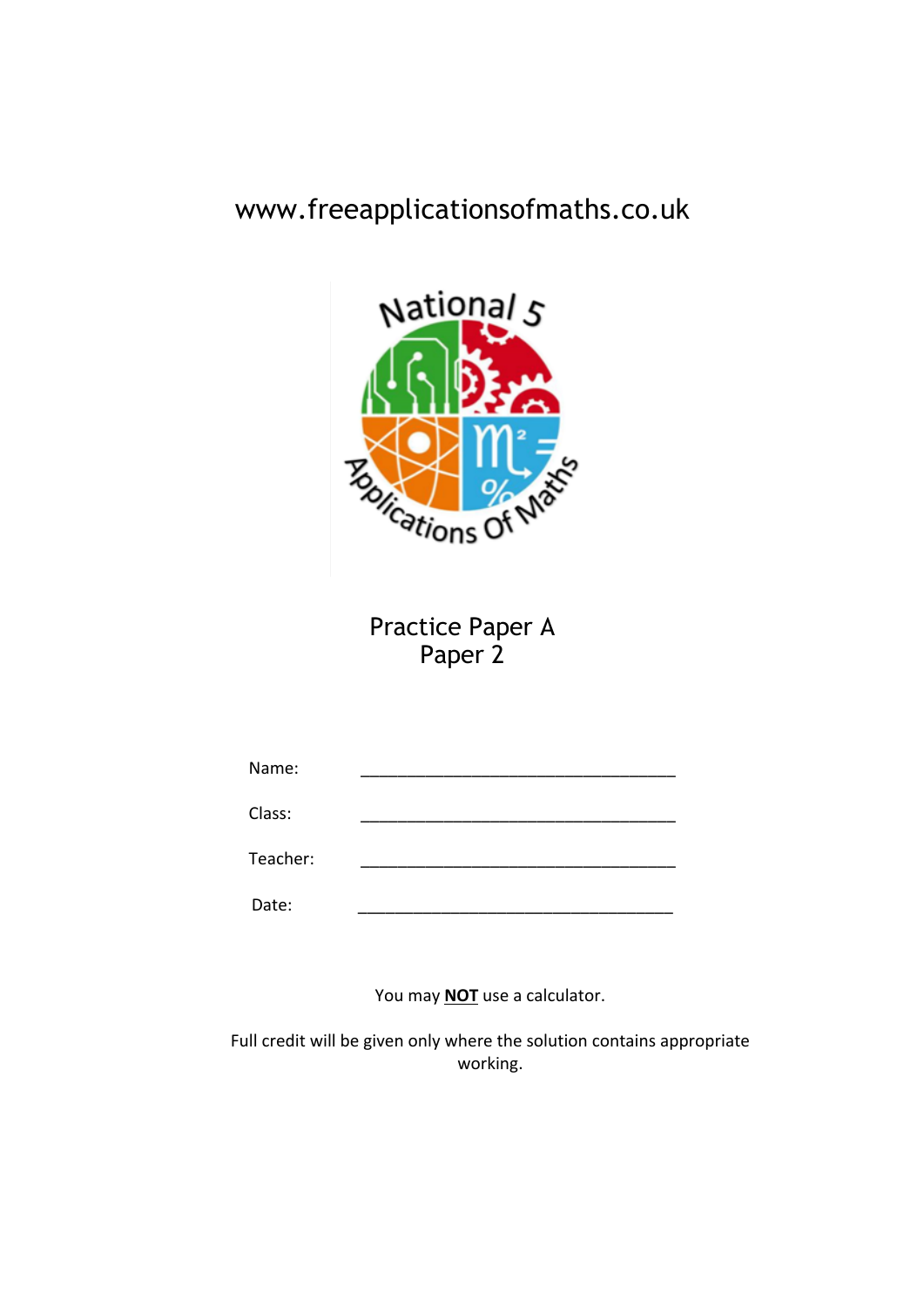### **FORMULAE LIST**

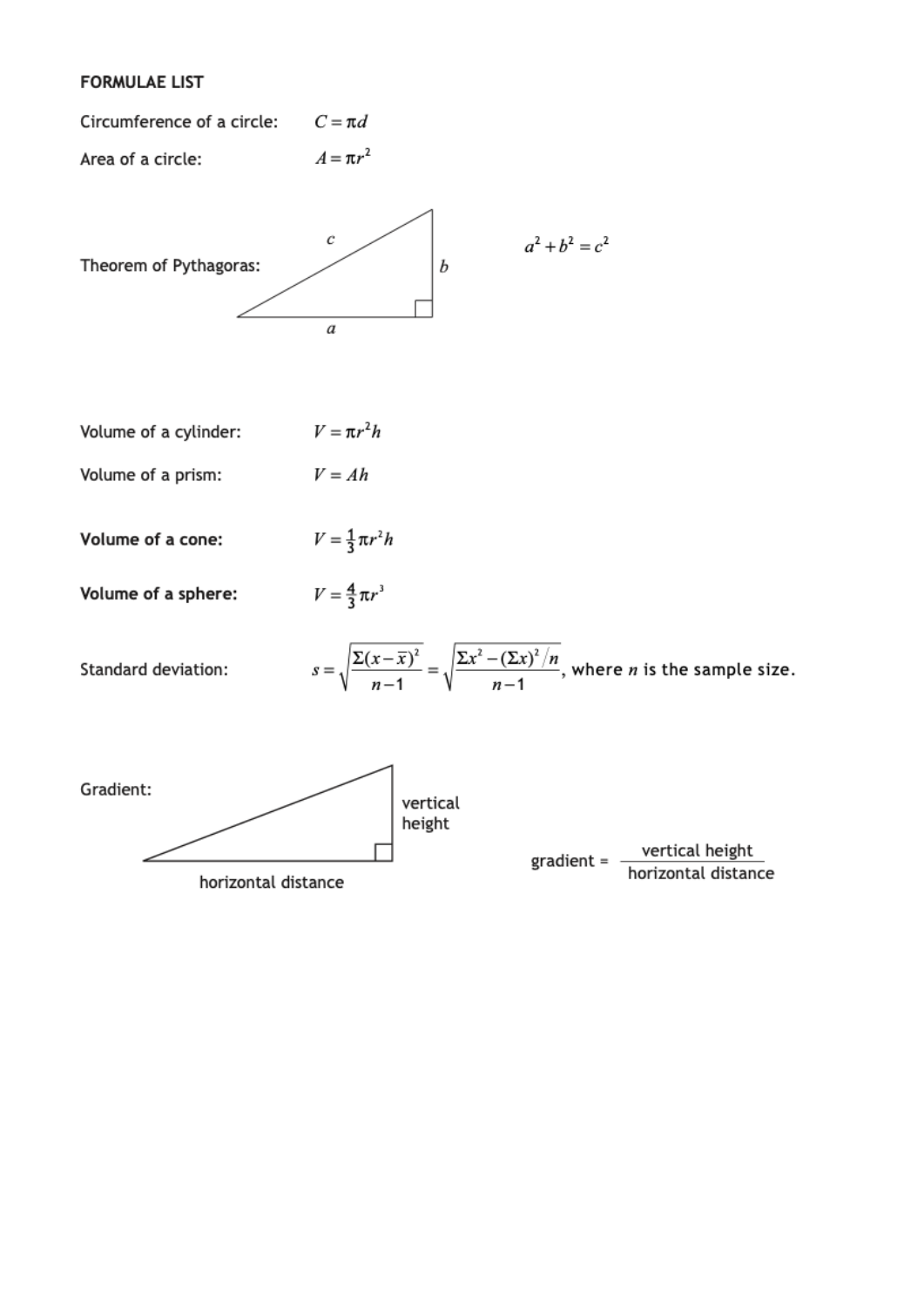|    |                                                                                                                                                              | All questions should be attempted                                                        | Marks          | Do not write<br>in this<br>margin. |
|----|--------------------------------------------------------------------------------------------------------------------------------------------------------------|------------------------------------------------------------------------------------------|----------------|------------------------------------|
| 1. | Fiona buys a house for £78,000<br>The price of the house increases by 3% annually for 3 years.<br>The price increase goes up to 4.5% the following two years |                                                                                          |                |                                    |
|    | a)                                                                                                                                                           | What is the value of the house after 5 years?<br>Give you answer to the nearest thousand | 5              |                                    |
|    |                                                                                                                                                              | Fiona then sells the house for £109,000.                                                 |                |                                    |
|    | b)                                                                                                                                                           | Using the original price of the house find the percentage<br>profit.                     | $\overline{2}$ |                                    |
|    |                                                                                                                                                              |                                                                                          |                |                                    |
|    |                                                                                                                                                              |                                                                                          |                |                                    |
|    |                                                                                                                                                              |                                                                                          |                |                                    |
|    |                                                                                                                                                              |                                                                                          |                |                                    |
|    |                                                                                                                                                              |                                                                                          |                |                                    |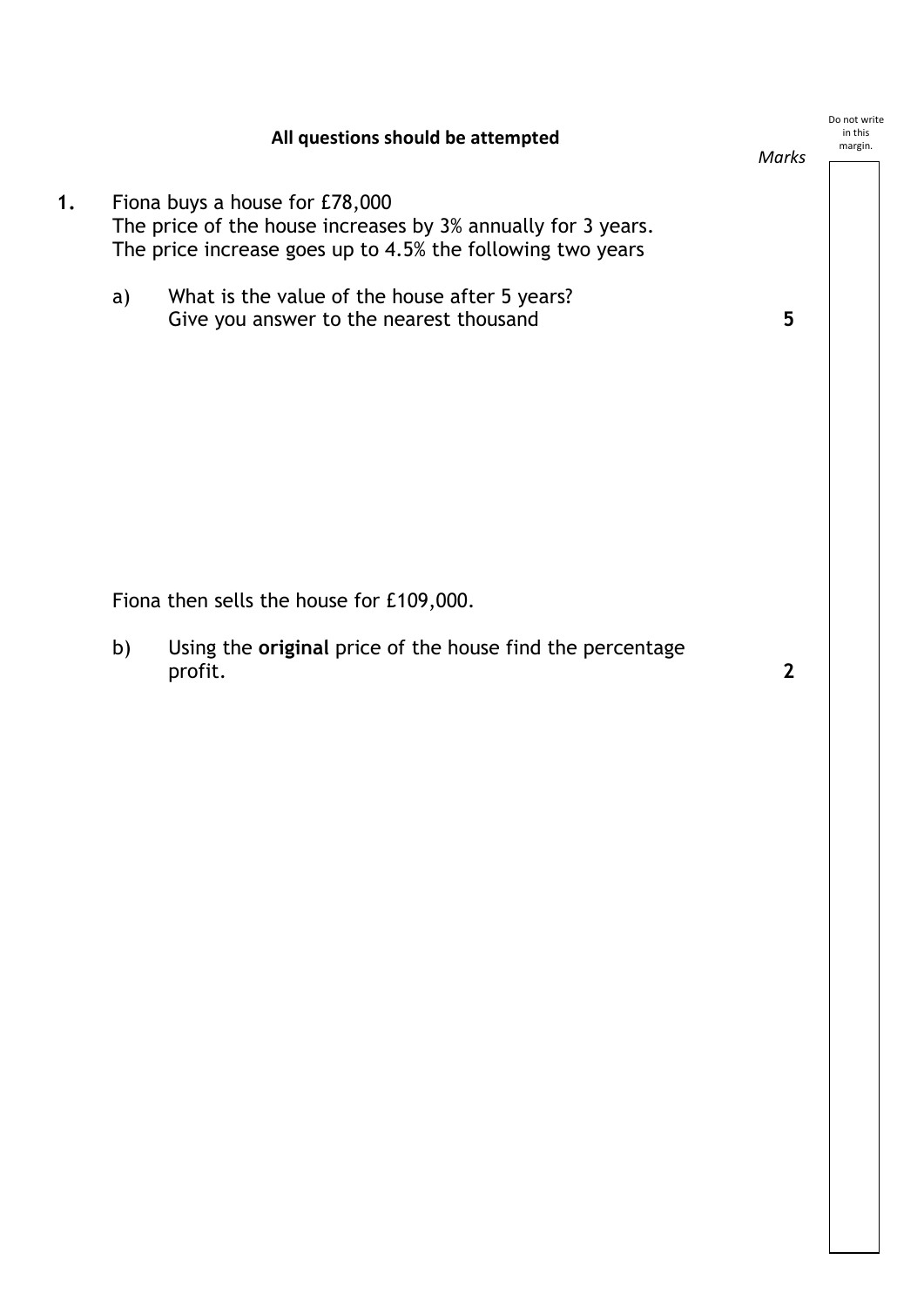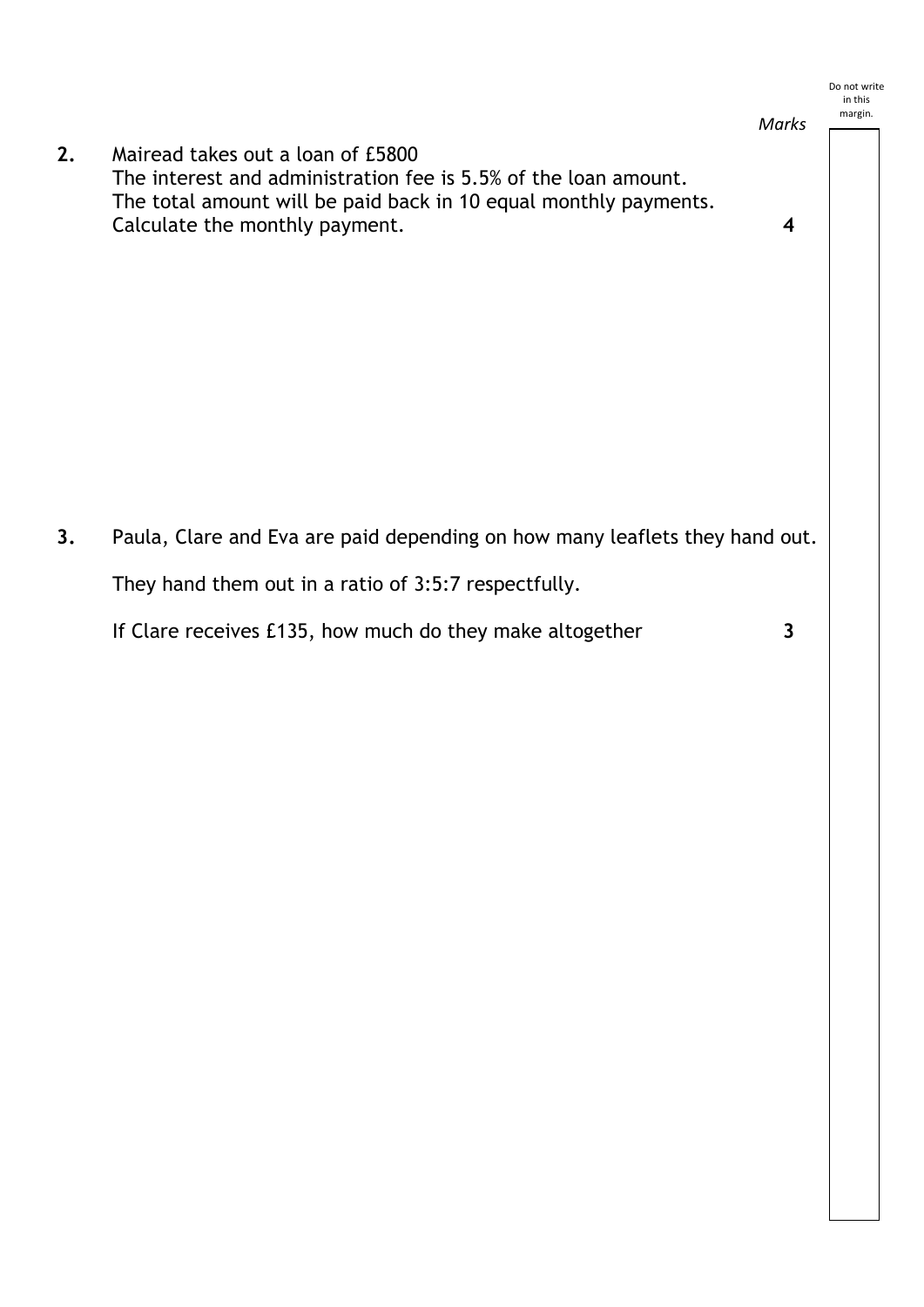

b) Calculate the cost for the fence. **2**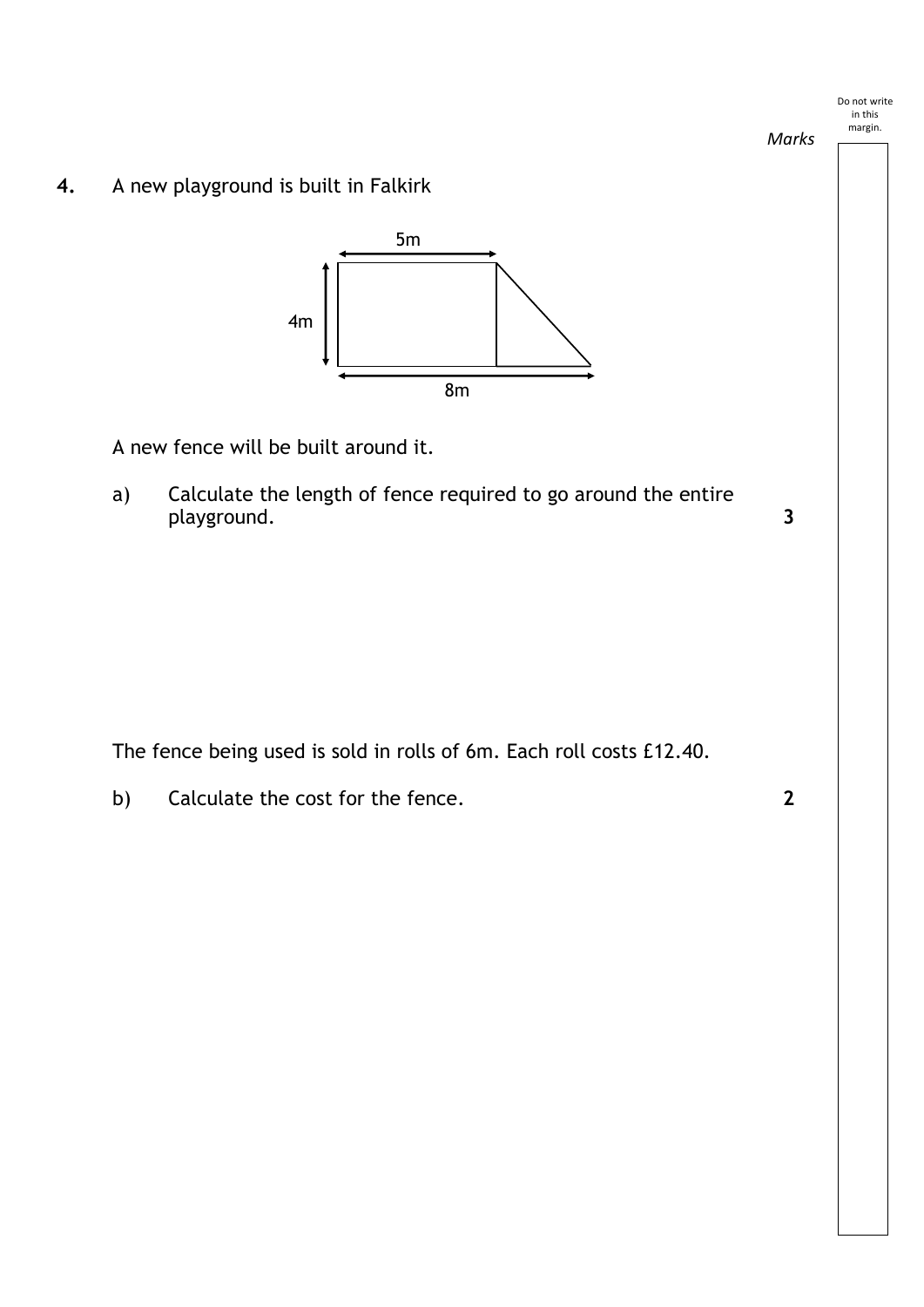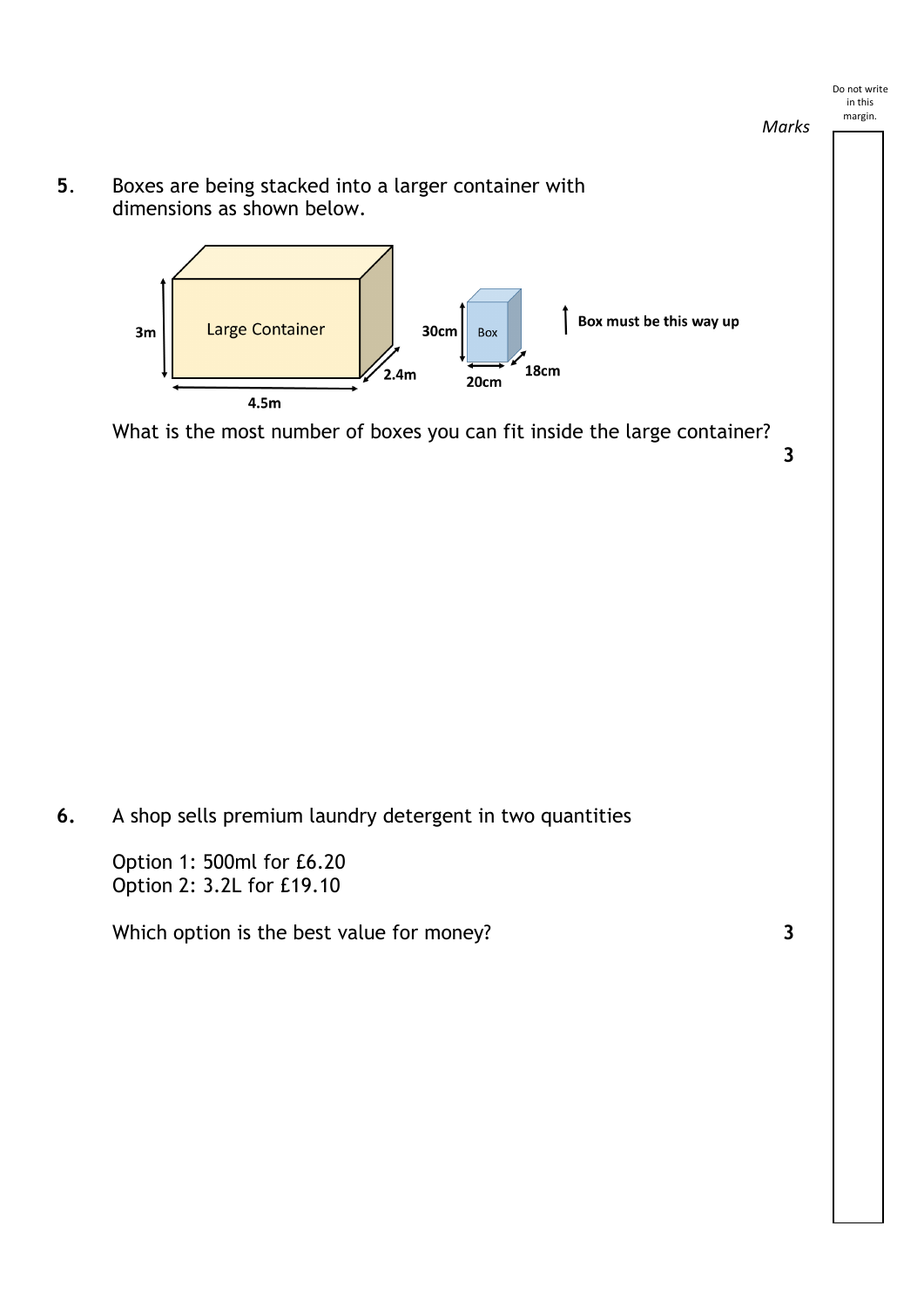*Marks*

**7.** A chain café takes a survey in Edinburgh and Glasgow of what customers preferred drink is.

The shop in Glasgow produces their results in a bar chart as shown below.



a) What percentage of people order tea? Give your answer to one decimal place. **2** 

The Edinburgh shop produced the following pie chart.



Do not write in this margin.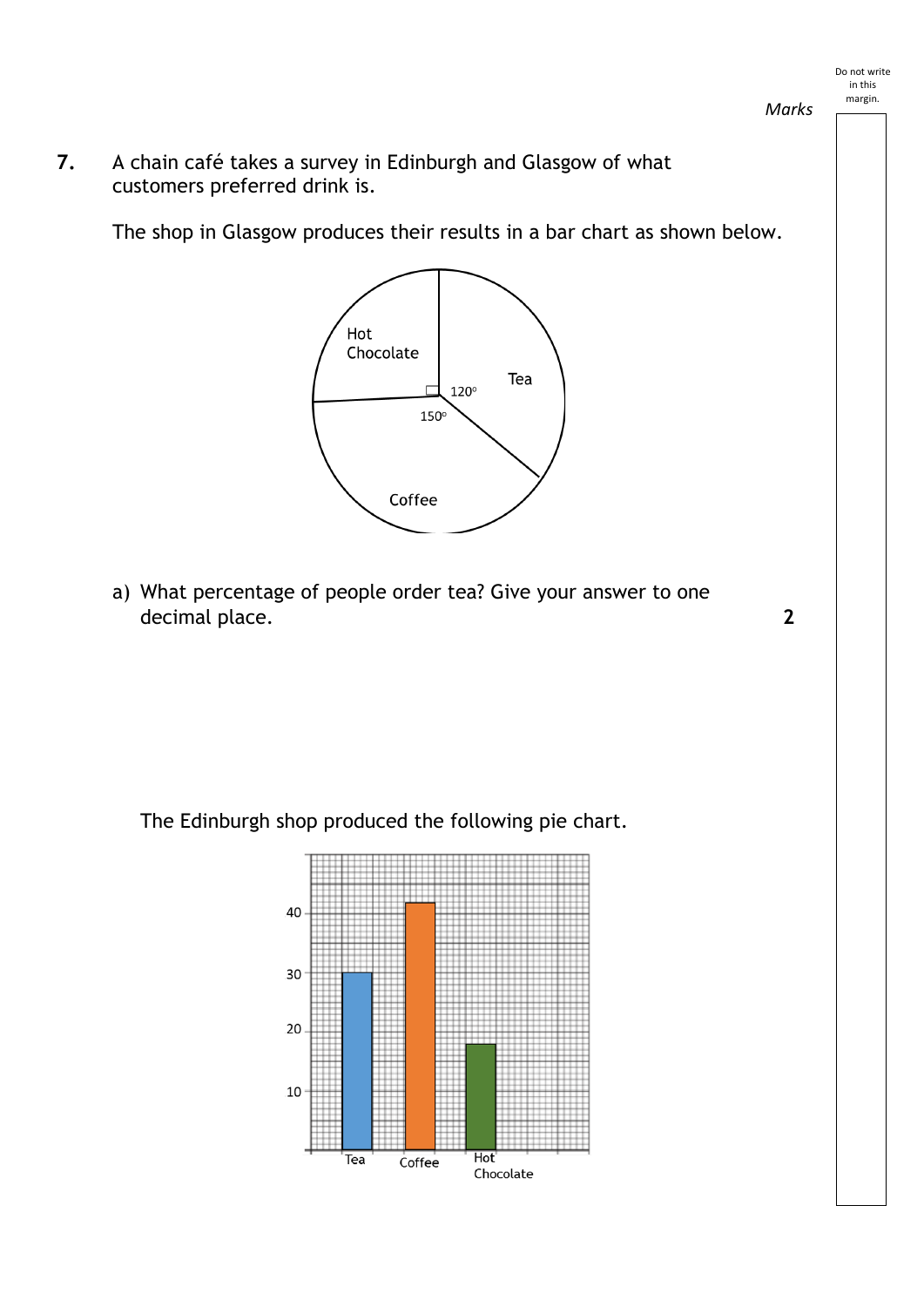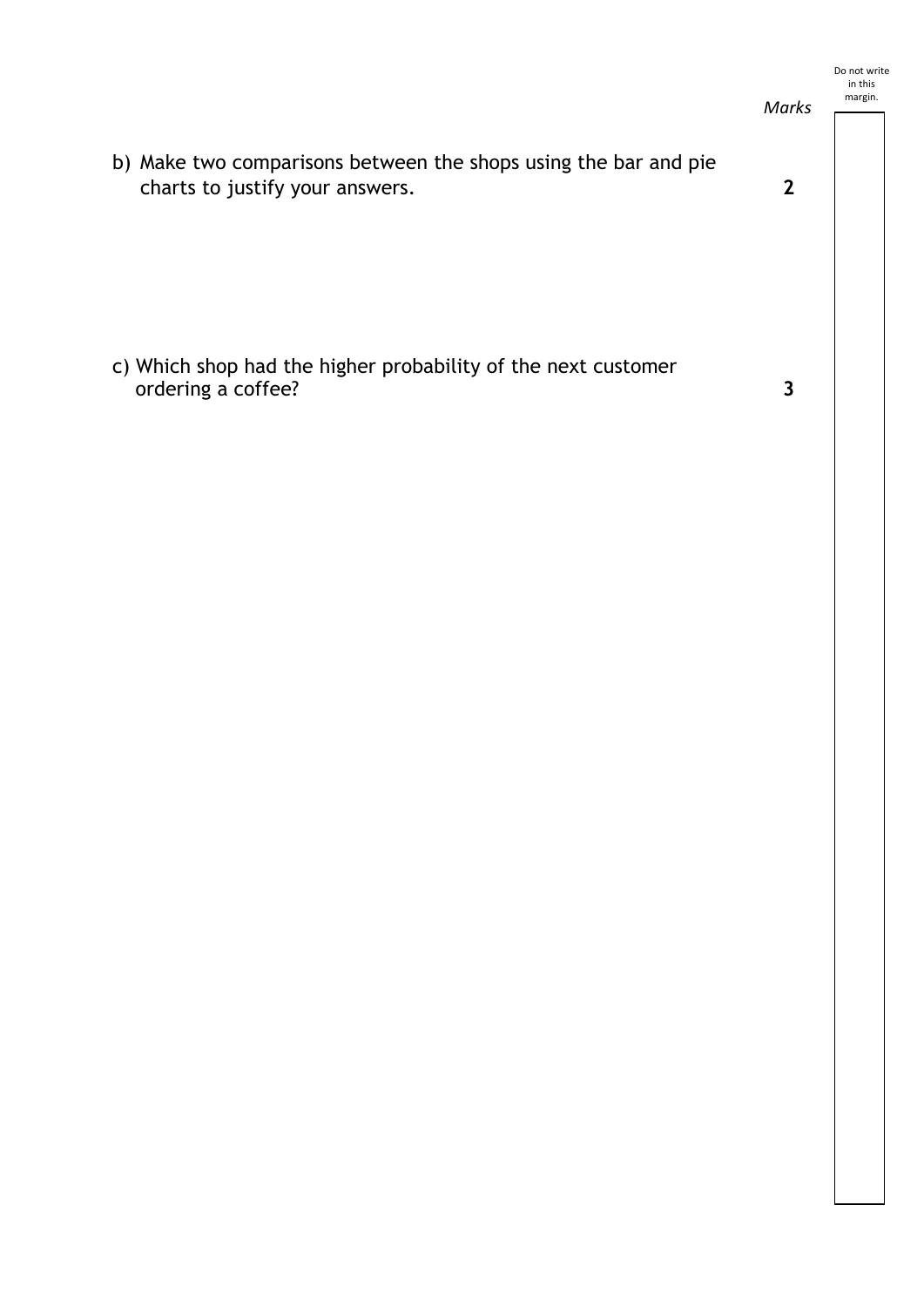#### Do not write in this margin.

*Marks*

**8.** On Monday the number of customers who enter a shop every hour is recorded.

24 26 45 43 32 55 34 21

a) Calculate the mean and standard deviation of the number of customers in the shop. **4**

b) On Tuesday the mean is 28 and the standard deviation is 6.4. Make two valid comparisons between the number of customers on Monday and Tuesday. **2**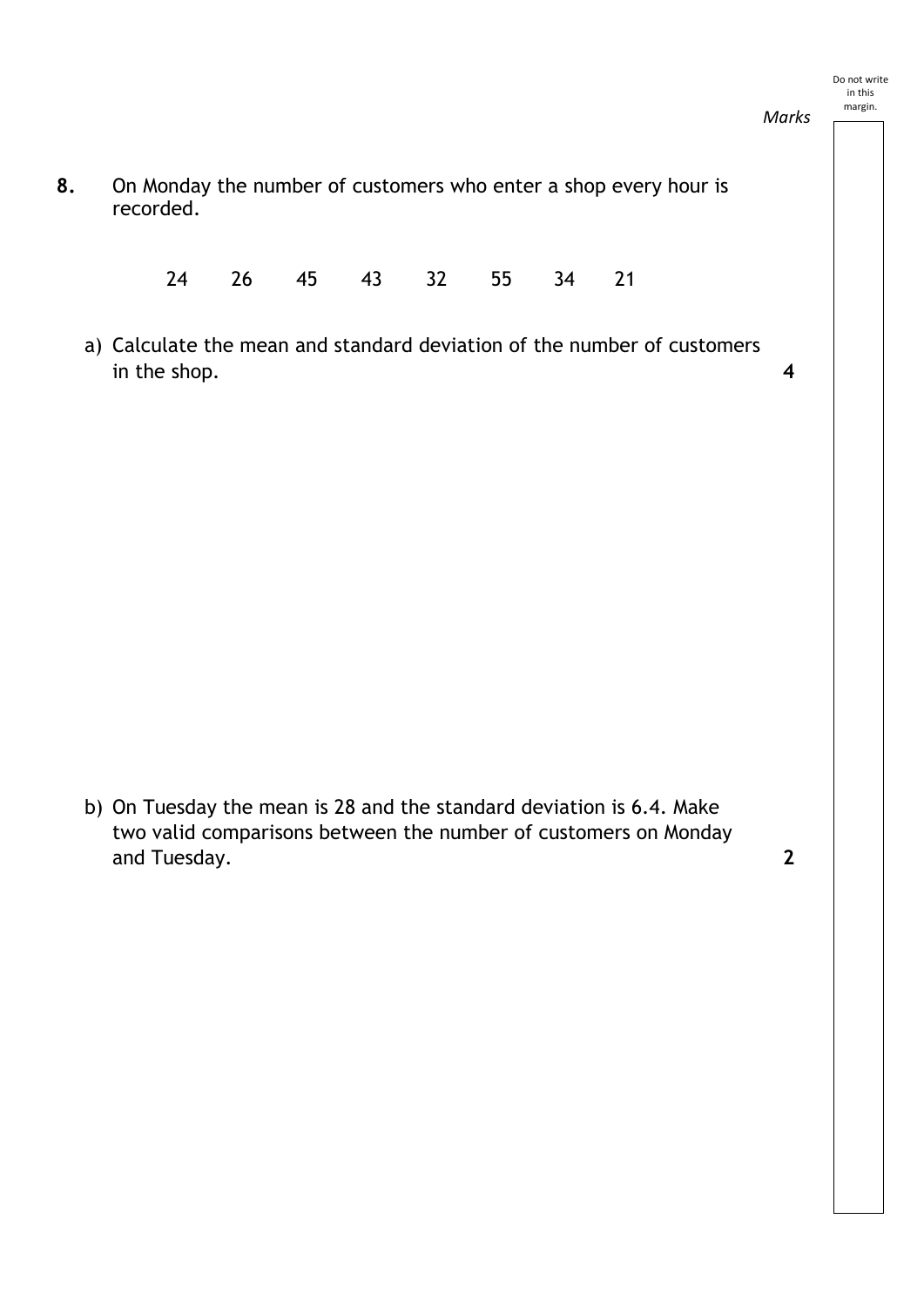

Chloe also has the following bills throughout the month.

| Food        | £120 |
|-------------|------|
| Clothes     | £145 |
| Gas and     | £80  |
| Electricity |      |
| Car         | £180 |
| Going out   | £40  |
| Other       | £35  |

c) After all these Expenses how much will Chloe have leftover? 2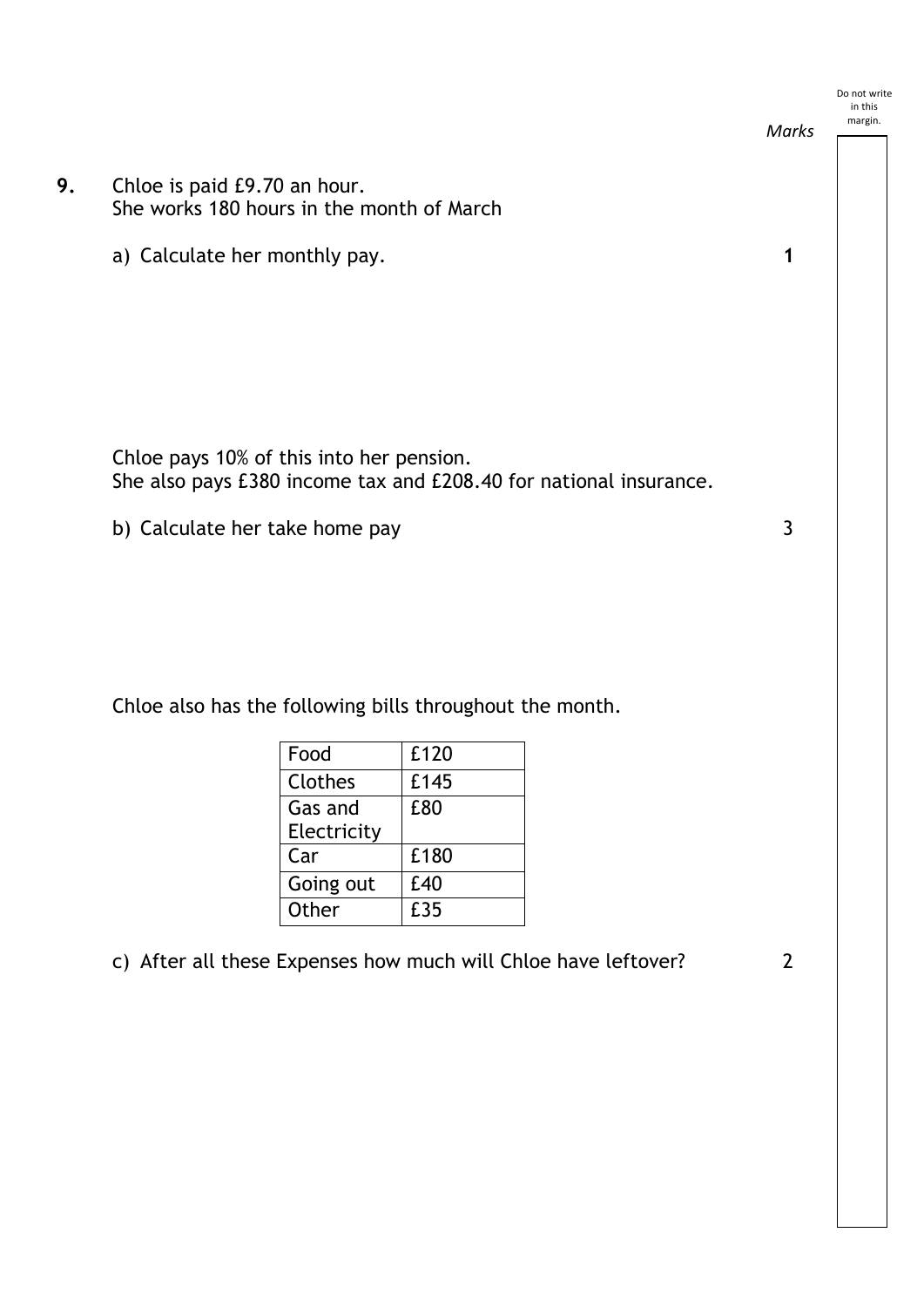# **10.** Stefan goes on Holiday to New York. He exchanges £4000 into US Dollars using the following exchange rate.  $£1 = 1.85$  US dollars Stefan stays in New York for one week, spending 350 dollars per day. He then exchanges what is left into Canadian Dollars for his trip to Toronto. 1 US Dollar = 0.85 Canadian Dollars He stays in Toronto for 4 days, spending 290 Canadian Dollars each day. a) Calculate how much Canadian Dollars Stefan will have left at the end of his **trip to the nearest thousand**. **6** b) Convert this amount back into pounds, to the nearest hundred. **1** in this margin. *Marks*

Do not write

c) What percentage of the money he started with has Stefan spent? 1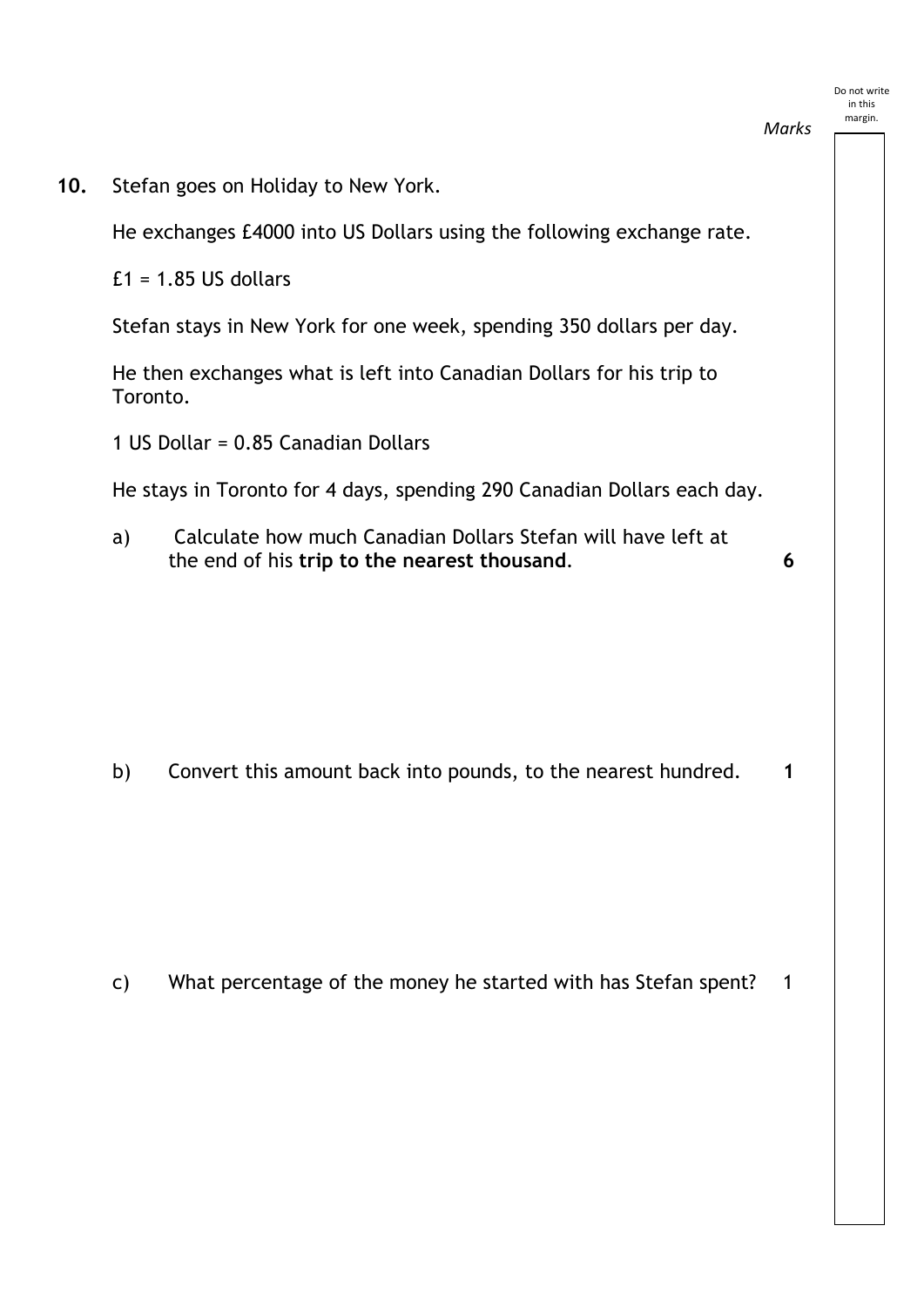